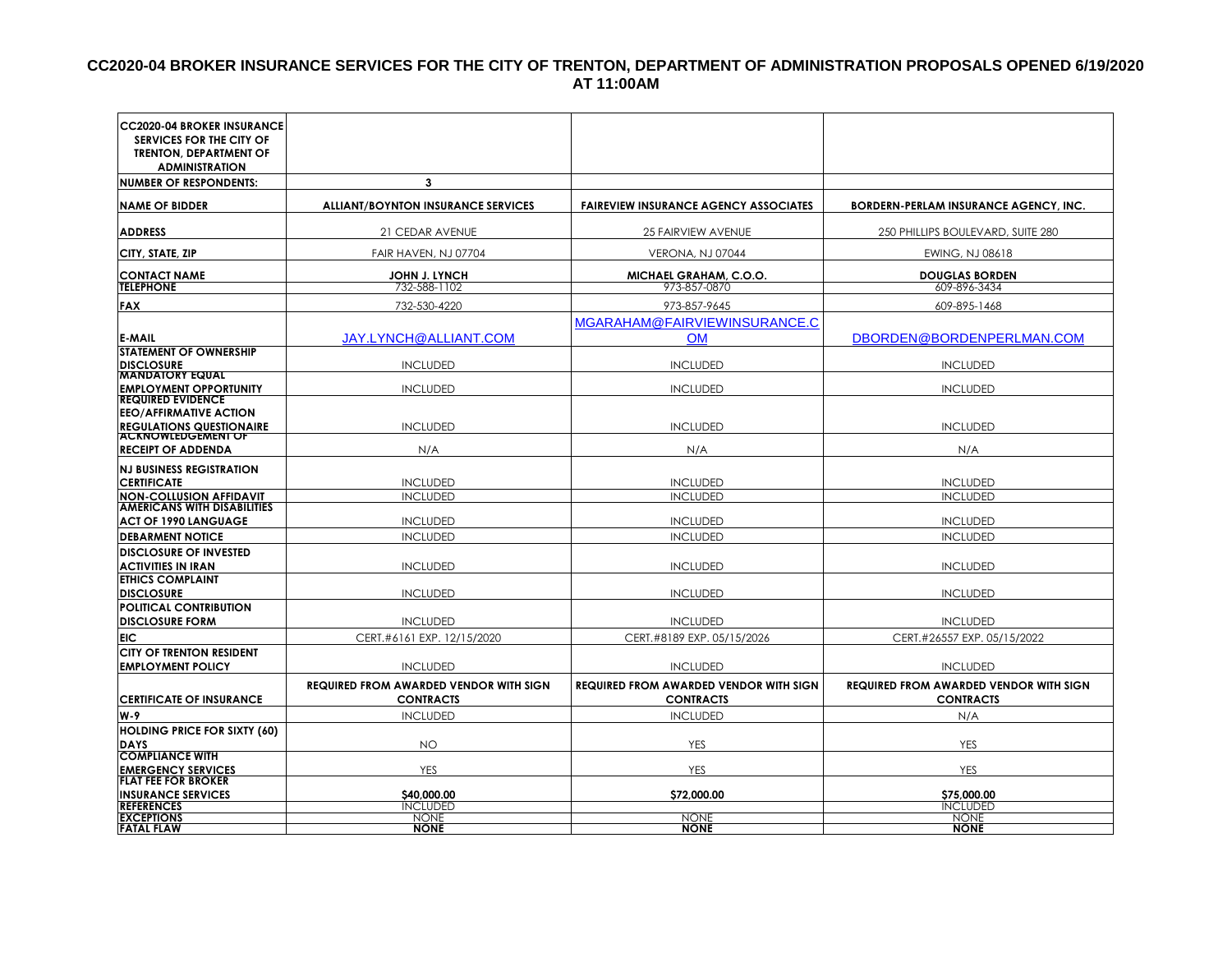

### **PROPOSAL FORM VENDOR MUST COMPLETE**

## WE THE UNDERSIGNED PROPOSE TO PROVIDE BROKER INSURANCE SERVICES FOR THE CITY OF TRENTON PURSUANT TO THE SCOPE OF SERVICES AND ORDINANCE 18-12 AND **REQUIREMENTS AND MADE PART HEREOF:**

FLAT FEE FOR BROKER INSURANCE SERVICES

#### yr. 1 \$40,000 yr. 2 \$40,000  $S$  yr. 3 \$40,000

## REPRESENTATIVE'S SIGNATURE

Ccorporation The undersigned is a (Partnership) under the laws of the State of (Individual)

New Jersey  $\_$ having its principal office at

21 Cedar Ave, Fair Haven, NJ 07704

**Alliant/Boynton Insurance Services Company Name** 

Federal I.D. # or Social Security #

21 Cedar Avenue, Fair Haven, NJ 07704

**Address** 

Signature of Authorized Agent

732-588-1102 Telephone Number

732-530-4022 Fax Number

John J. Lynch **Type or Print Name** 

June 16, 2020

**Date** 

jay.lynch@alliant.com **Email Address**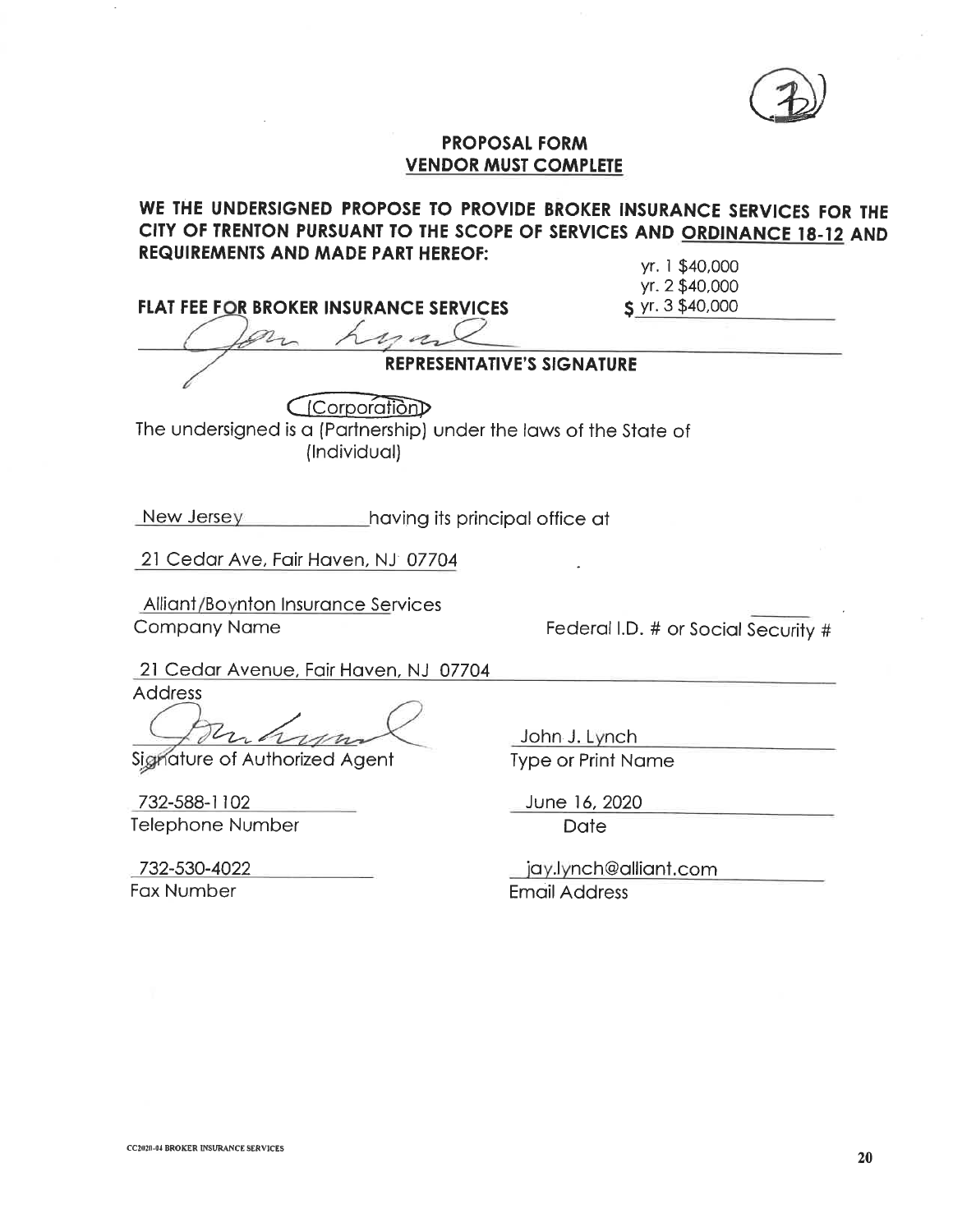### **PROPOSAL FORM VENDOR MUST COMPLETE**

# WE THE UNDERSIGNED PROPOSE TO PROVIDE BROKER INSURANCE SERVICES FOR THE CITY OF TRENTON PURSUANT TO THE SCOPE OF SERVICES AND ORDINANCE 18-12 AND **REQUIREMENTS AND MADE PART HEREOF:**

**FLAT FEE FOR BROKER INSURANCE SERVICES** hrst

 $572,000$ 

**REPRESENTATIVE'S SIGNATURE** (Corporation)) The undersigned is a (Partnership) under the laws of the State of (Individual) Delaware having its principal office at 25 Fairview Avenue, Verona, NJ 07044<br>Foundation Risk lactners, Corp.<br>dba Fairview Insurance Agency Associates<br>Company Name reae reaerand.D. # or Social Security # **Company Name** 25 Fairview Avenue, Verona, NJ 07044 **Address** MU/1/Let Signature of Authorized Agent Michael Graham, C.O.O. Type or Print Name  $\frac{973 - 857 - 0870}{Telephone Number}$ Mgraham @fairviewinsurance.com  $973 - 857 - 9131$ **Fax Number**